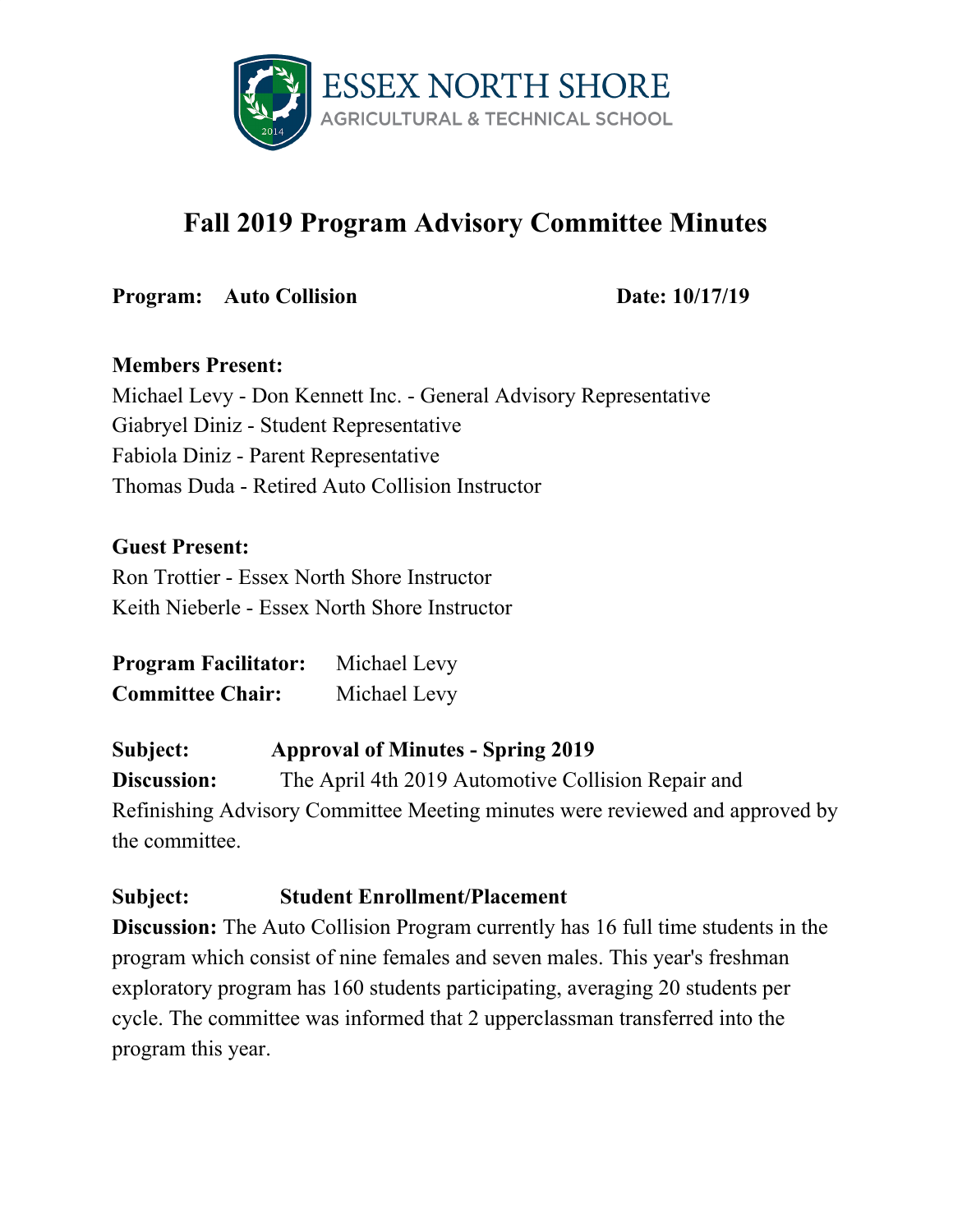

# **Subject: Annual Programmatic Review**

**Discussion:** The committee completed the review as a group.

The findings and concerns the committee pointed out were:

- 1. The need to update section 8 of the form from **MSDS** to **SDS**.
- 2. The shop lighting should be updated to LED's.
- 3. A portion of the exit lane needs to be touched up.
- 4. A Class D fire extinguisher should be located near the new welding area.

5. Safety signage should be added to the new welding area with high voltage warnings.

# **Subject: Bias Review Checklist Discussion:**

The committee reviewed the Bias Review Checklist as a group and completed it to the best of their ability.

# **Subject: Quality Assessment Tool Discussion:**

The committee reviewed the Quality Assessment Tool and completed a portion of the document.

### **Subject: New Trends in the Occupational Area**

**Discussion:** Members of the committee are noting that many shops are having trouble replacing technicians that have retired or may have left the industry. They are seeing more sign on bonuses, four day work weeks, and higher benefits to attract technicians.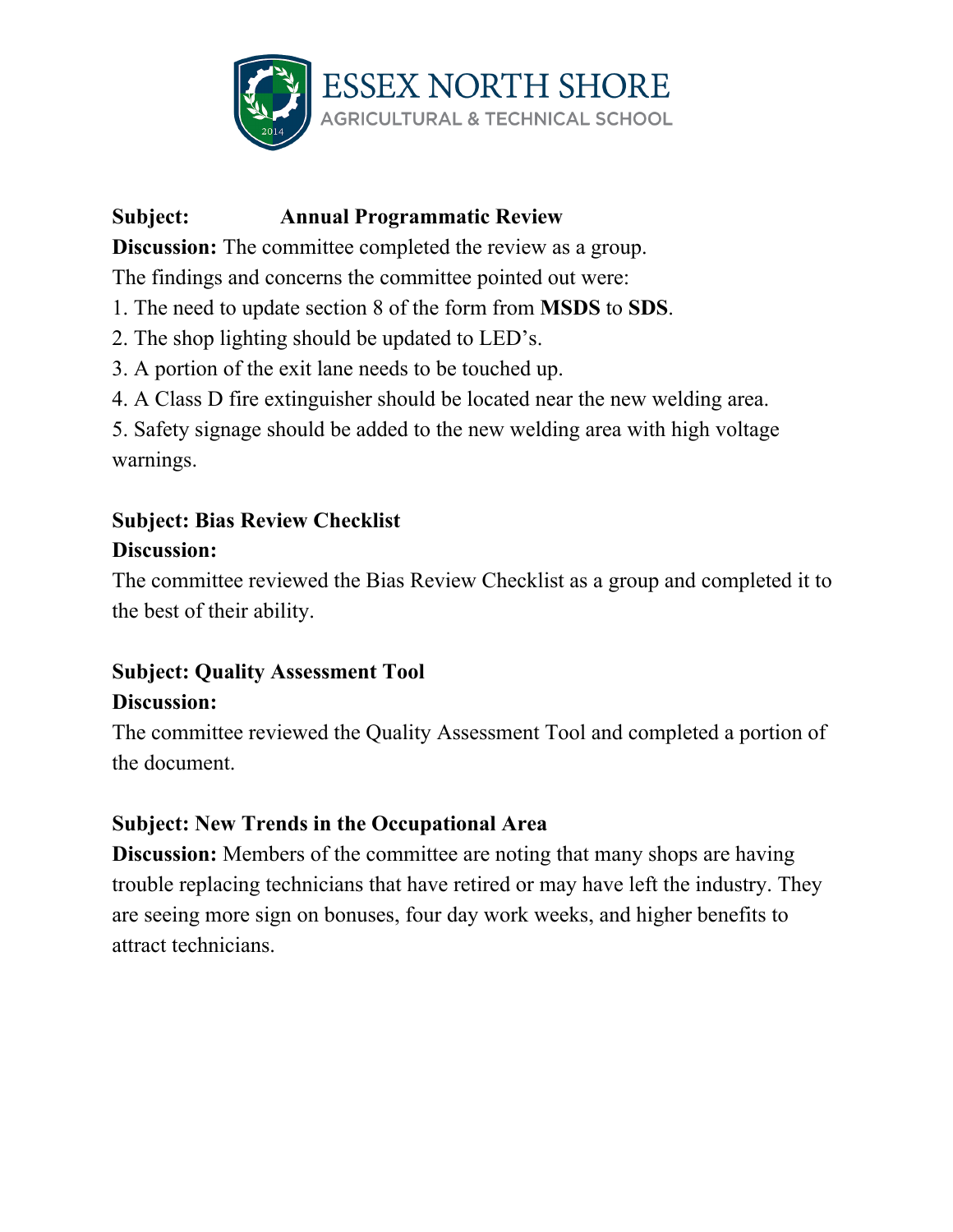

### **Subject: Employment Outlook Discussion:**

The committee once again emphasized the dire need for today's youth to enter the collision repair industry. In the New England area the average technician is approaching 50 years of age.

# **Subject: New Business - Essex Tech Auto Expo Discussion:**

The committee was informed of the great success of last years Auto Expo Car Show in which we raised \$4,600 dollars for the student tool scholarship fund. Senior student Robert Hall received the tool scholarship from Auto Collision last year and is currently working at Anderson Street Auto Body in Marblehead. Thank you to all our event sponsors, Kelly Auto Group, P&G Auto Body Supply, Don Kennett Inc, Snap On Tools, Kemperle Inc, Classic Car Blasting, and New Hampshire Muscle Cars.

### **Subject: New Business - I-CAR Grant Discussion:**

Auto Collision applied for a grant from the I-CAR Education Foundation and was awarded a \$1000 tool grant last spring. I-CAR has also sent us several donations of various materials to help train our students. We have applied for this year's grant and hopefully will have similar success.

# **Subject: New Business - Cooperative Education Discussion:**

Mr. Nieberle informed the committee that one of his goals is to increase focus on students participating in the coop program. We currently have one senior on coop and a couple others that have expressed interest. Mr. Levy will check with several of his contacts which are close to where the students live to see if any would like to participate in the program.